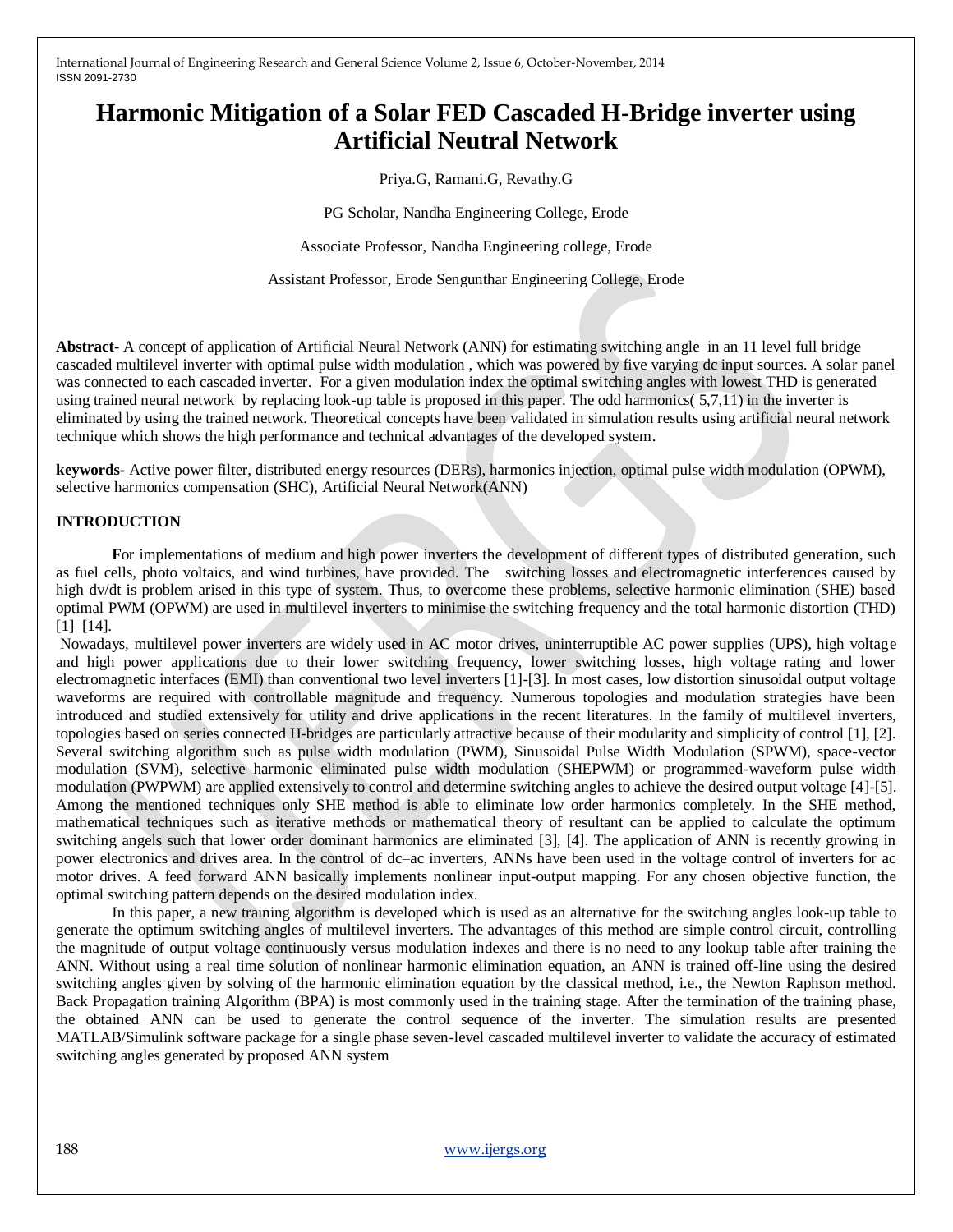

Fig 1-phase ML cascade inverter topology and ANN-based angle control

## **SELECTIVE HARMONIC ELIMINATION AND POWER GENERATION**

A proposed model with the 11-level cascade H-bridge (CHB) inverter and control is shown in Fig. 1. It has a five-full-bridge seriesconnected with five solar panels as its input dc supply that may have different voltage levels.

### **A. Solar Cell Modeling**

A suitable model was designed to simulate the PV module that reflects the curves of the solar panel with relative exactness. The single-diode model is shown in Fig. 2 to simulate the PV module under different irradiance and temperature levels. The suitable model becomes application dependent. The PV cell model used in this work is a more innate model based on the single-diode cell (Fig. 2) .From the PV module data sheets the inputs are utilisied. This model greatly reduce the modeling task once the iterations and nonlinear equations are solved. Equation (1) is the basic formula, and the solar panel's data sheet provides the parameters to solve for the unknowns

$$
I = IPV - I_0[e^{(V+RsI\;Vta)} - 1] - V + \underbrace{RsI}_{Rp}.\qquad\qquad\qquad...(1)
$$

where,

I -PV module output current; V -PV module output voltage; IPV- PV current;  $I<sub>0</sub>$  -saturation current:  $V_t$ -thermal voltage

## **B. SHE and Unequal DC Sources**

189 [www.ijergs.org](http://www.ijergs.org/)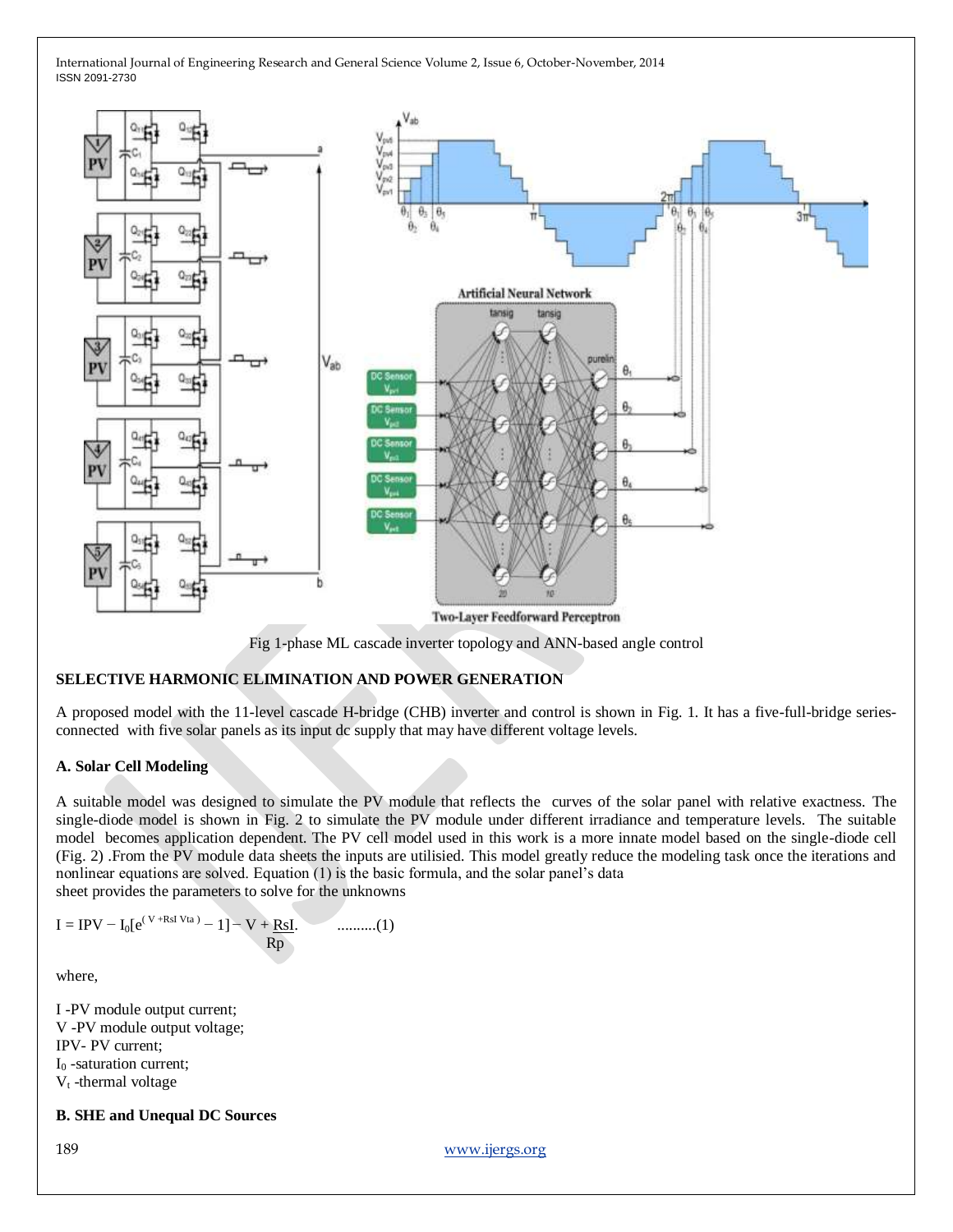The contents of the output voltage at infinite frequencies is shown in equation 2. The module voltages VPV1–VPV5 are associated to their particular switching angles θ1–θ5. This equation have only odd harmonics. The reason for that lies on the assumptions of wave symmetry that cancels out the even components. The target harmonics can be capriciously set, a new data set can be found, and a new ANN can be trained for the system. The selection of target harmonics is depend on the application requirements. Equation (2) is the main equation and also the initial for SHE. The target harmonics in (2) will define the set of transcendental equations to be solved. It is desired to solve (2) so



Fig. 2. PV cell single-diode model representation

maintained and the lowest harmonics (in this case, the 5th, 7th, 11th, and 13th) are cancel *∞*

 $Vab(wt) = \sum x [4 \cdot (VPV1 \cos(n.\theta1) + VPV2$ 

 *n*=1*,*5*,*7*,11,. π n* cos(*n.θ*2) + *V*PV3

 $cos(n.\theta_3) + VPV4 cos(n.\theta_4) + VPV5 cos(n.\theta_5))$ ]

 Varying output voltages from many dc sources such as solar panel , fuel cells etc depends on varying sunlight intensity, load, or other factors. Either a dc–dc converter or the modulation index of the grid-interface inverter is used to regulate this dc voltage in grid connection. For example, the solar panel output voltage may differ based on the amount of energy available during a day , and the grid-interface system should be able to respond to this variation in the switching angles to keep the fundamental regulated at its reference value and the low-order harmonics minimized. The approach in this work is to maintain the fundamental at the desired level by means of choosing the low frequency switching angles in (2) as shown in Fig. 1. This paper uses a nondeterministic approach to solve for the angles instead of using an analytic method to determine the angles offline. This method gives solution where analytical solution cannot proceed .

### **ANN**

ANNs are computational models that were motivated by the biological neurons. It has a series of nodes with interconnections, for input/output mapping the mathematical functions are used. Due to its flexibility to lead in its domain and outside it, as well as work with the nonlinear nature of the problem,the ANN is suitable. Although the data set presented to the ANN is not complete and not all combinations were obtained by the GA, the ANN has flexibility enough to interpolate and extrapolate the results. Because of this features, it make ANNs appropriate for problems commonly encountered in power electronics such as fault detection and harmonic detection. If it is propoerly trained the time consuming will be fast to run and parallelized easily.

The fundamental network is shown in Fig. 3. The network is multilayer with one input stage, two hidden layers, and one output layer. The computational model of a biological neuron is highlighted in Fig. 3, and the interconnections also shown in the network. Its inputs are the five voltage magnitudes measured at the terminals, and its output is the input for all the neurons in the next layer. Each neuron aj computes a weighted sum of its n inputs Vk,  $k = 1, 2, \ldots, n$ , and generates an output as shown in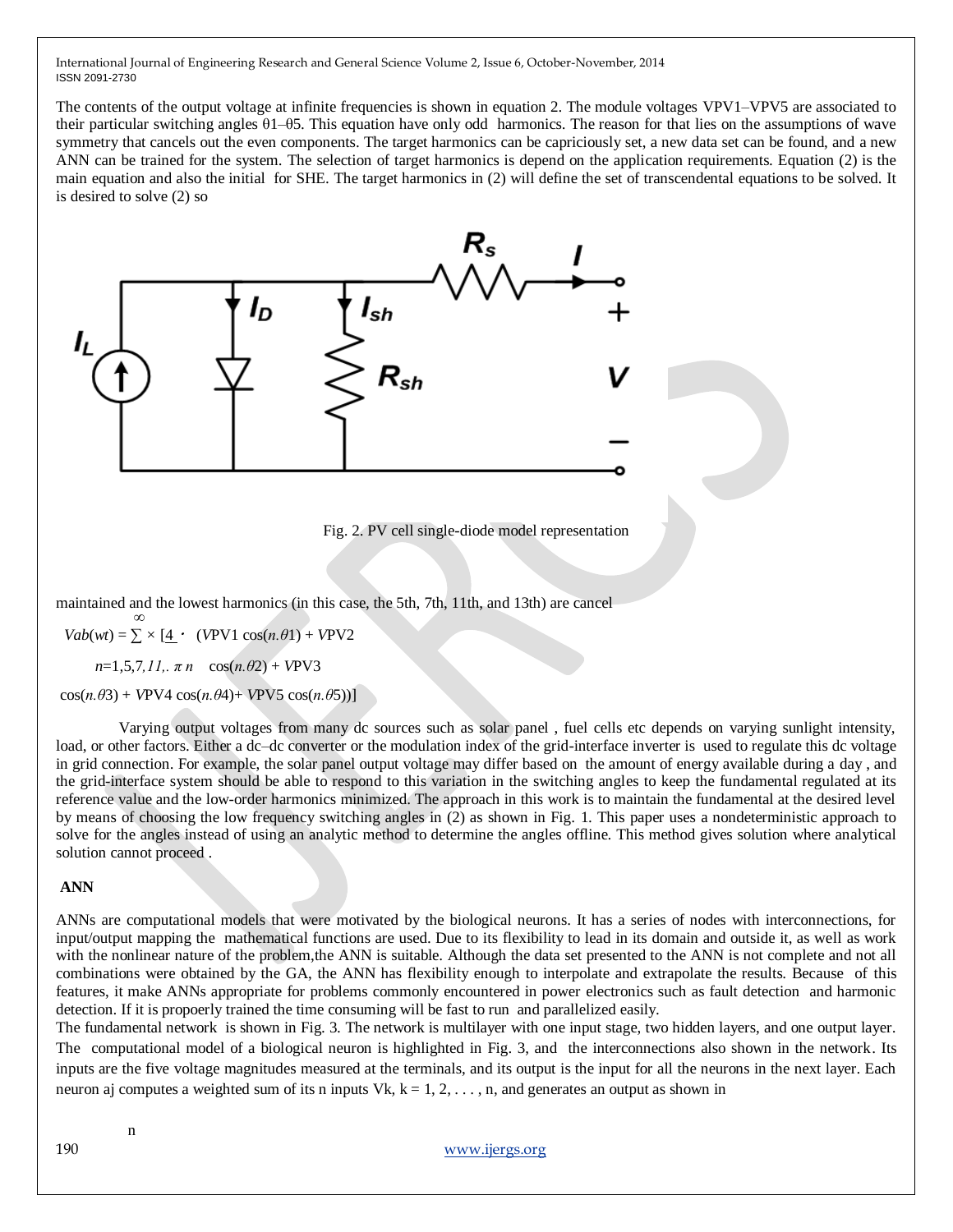$aj = tgsig(\sum wkVk + bias)$  ....(3)  $K=1$ 

The output can be given by the tangent sigmoid of the final weighted sum that usually has a bias associated to it that can be considered as an additional input.

## **A. knowledge From Data:**

A network has to be found the desired output for the trained data and also should have the ability to simplify for points inside the hypercube space determined by the data. By updating the network weights according to given data will generalize data set so it helpful in learning for the computational neuron.



where

*p-* number of training data entries;

*y -* ANN output vector-current ANN output;

*d -* desired output vector-switching angles.

To minimize the error obtained in (4) ,the ANN back propogation training algorithm is used. A well-trained ANN would output switching angles that are very close to the desired values, giving an error near zero in (4), for a given set of input voltages The desired switching angles are those that minimize the harmonic components.

### **B. SHE Data Set:**

Based on H- bridge topology, the possible number of data set for ANN training is desired. For a two-full-bridge case (five levels) a data set of four voltage levels for training, would generate a table of 42 rows. In a five-H-bridge converter with ten points equally spaced between 50 and 60 V, it may generate 105 different combinations. Instead of permutation the problem is faced as combination problem for reduce the size of the data set. In this way, the data set can be greatly reduced.

### **C. ANN Training:**

The new data set was divided into three subsets: training, validation, and test. By using the scaled conjugate gradient algorithm the first subset of the ANN is trainned. A validation subset is used to stop the training to avoid generalization. If the validation error starts to increase, then results in over fitting data. A third subset is used to verify that the data are not poorly divided. When this error gets a low value in a different iteration than the validation and training subsets, it might be an indication of poor data division. The proportions adopted in this work were 55% for training, 30% for validation, and 15% for test. All the 32 different networks were trained 50 times each, and their performance values are shown in Fig. 5. The ANN that was implemented was shown in Figs. 1 and 4 which is a feed forward multilayer acuity with one hidden layer of 20 neurons. It is configured with single- and multiple-hidden layer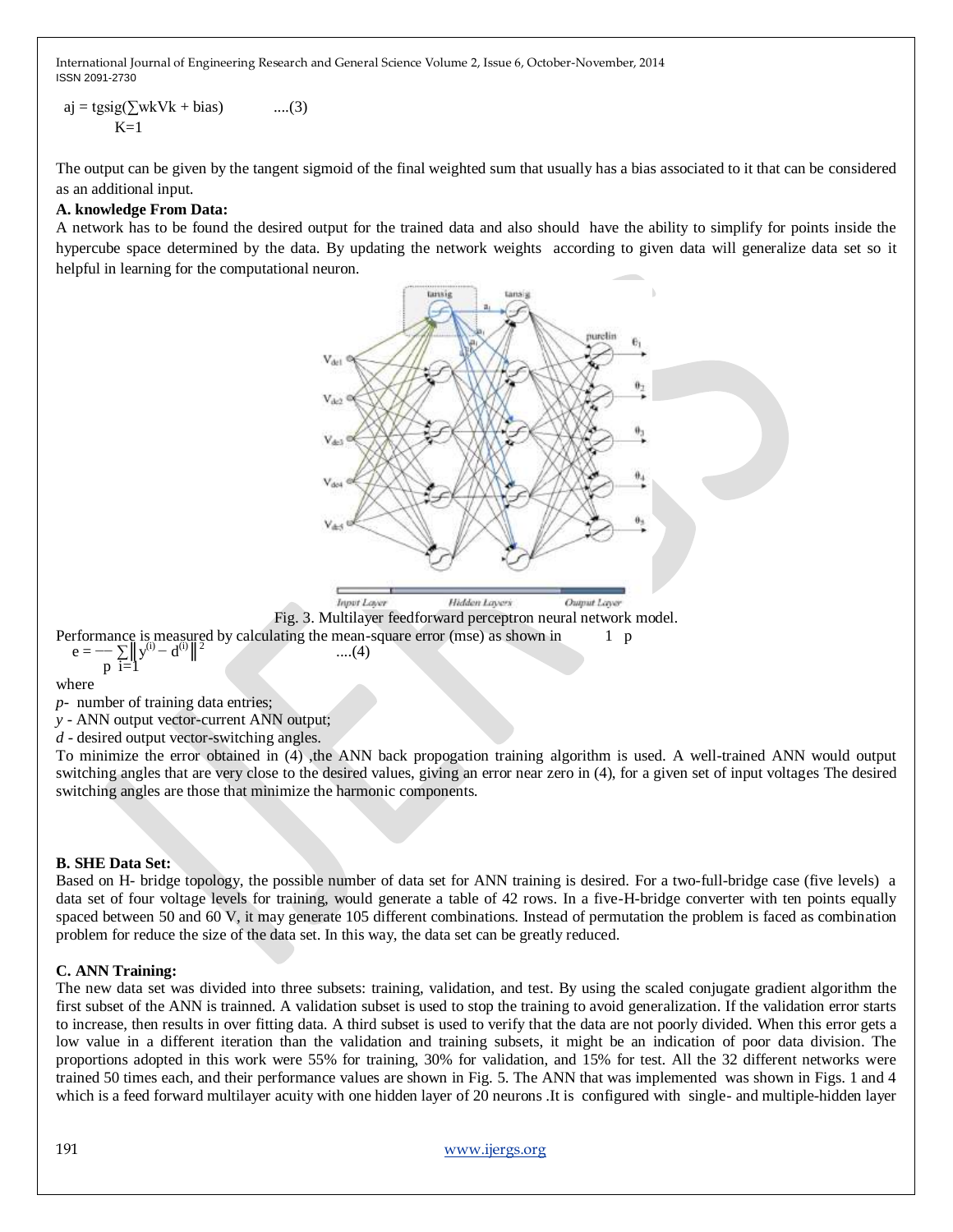ANNs. The two-hidden-layer performance is shown in Fig. 5. The two hidden layer was chosen because of better performance, training time, memorization, and learning ability.



Fig. 5. ANN performance results for different numbers of hidden layer neurons .

### **SIMULATION RESULTS:**

The 5th, 7th, 11th and 13th harmonics are strongly suppressed it is cleared from the simulation result. The obtained switching angles for various values of modulation index using ANN for 11 level inverter is shown in Table I.

| <b>Modulation</b> | <b>Switching Angles</b> |                   |                   |                   |                   |
|-------------------|-------------------------|-------------------|-------------------|-------------------|-------------------|
| Index(M)          | $\theta_1$ (rad.)       | $\theta_2$ (rad.) | $\theta_3$ (rad.) | $\theta_4$ (rad.) | $\theta_5$ (rad.) |
| 0.6               | 0.0330                  | 0.0665            | 0.5189            | 0.6717            | 0.7935            |
| 0.65              | 0.0423                  | 0.1094            | 0.4929            | 0.6686            | 0.8402            |
| 0.7               | 0.0510                  | 0.1494            | 0.4686            | 0.6658            | 0.8840            |
| 0.75              | 0.0591                  | 0.1868            | 0.4458            | 0.6635            | 0.9249            |
| 0.8               | 0.0668                  | 0.2216            | 0.4246            | 0.6615            | 0.9631            |
| 0.85              | 0.0740                  | 0.2539            | 0.4048            | 0.6599            | 0.9988            |
| 0.9               | 0.0807                  | 0.2840            | 0.3864            | 0.6586            | 1.0320            |
| 0.95              | 0.0870                  | 0.3118            | 0.3692            | 0.6576            | 1.0630            |
| 1.0               | 0.0929                  | 0.3377            | 0.3532            | 0.6568            | 1.0919            |

Table I-Switching angles generated by ANN for 11-level

The FFT spectrum for 11- level inverters is shown in Fig. 6 respectively.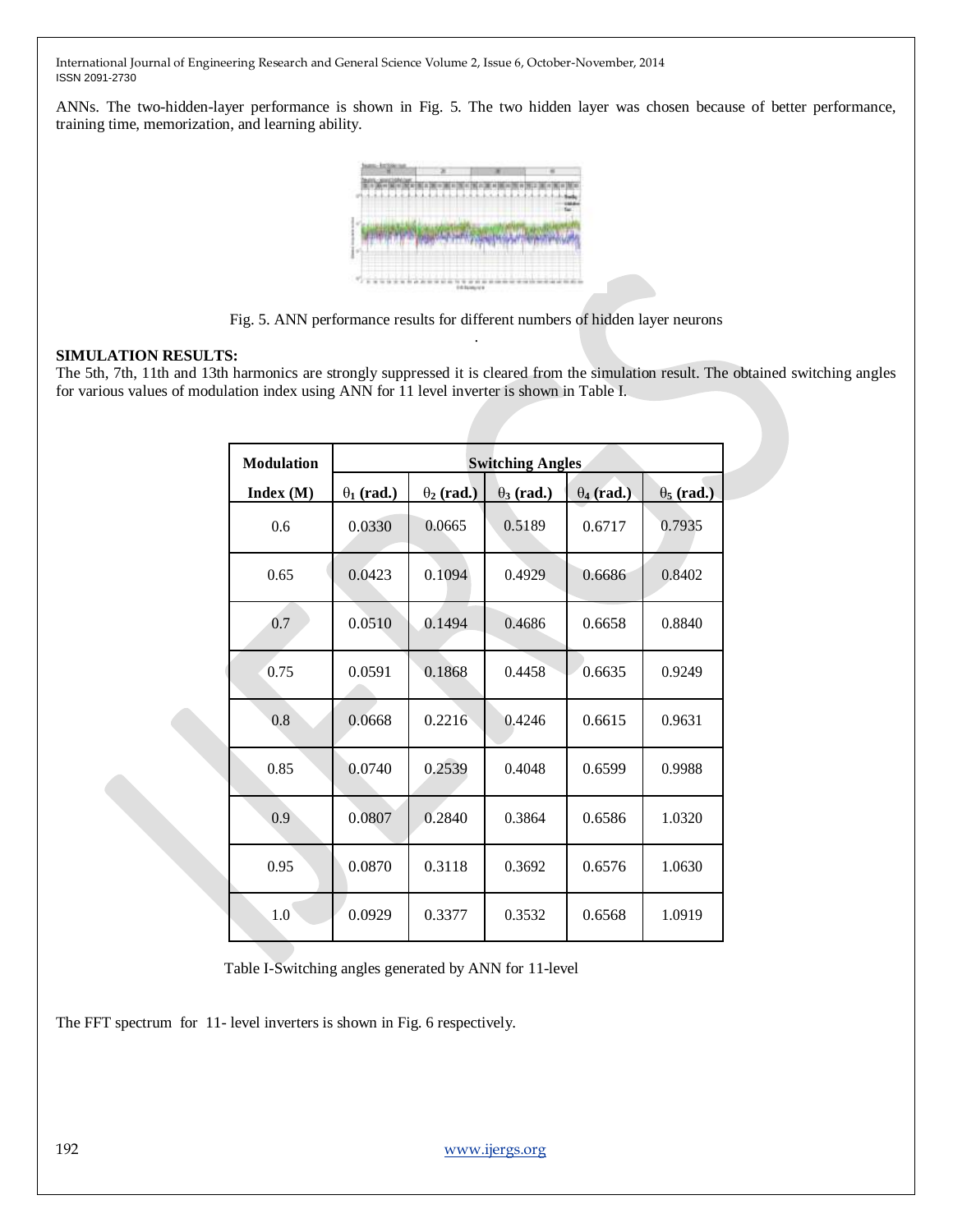

Fig 6. FFT analysis of 11 level inverter

The THD analysis of 11-level inverter is shown in Fig. 7.



**CONCLUSION:**

In this paper, the ANN is proposed to solve the selective harmonics elimination problem in inverters. The multilevel inverter used to generate staircase waveform by estimating the optimum switching angle using feed forward neural network was successfully demonstrated in this paper. The voltage control and harmonic suppression of selective set is successfully done by using this technique. The switching angles for eleven-level inverter is calculated based on SHE strategy in order to call off the 5, 7,11 and 13 harmonics. Then, an ANN is trained offline to reproduce these switching angles without constrain for any value of the modulation index. After the training process it is enough to obtain the network for real time control. Simulation results for a eleven-level inverter to authenticate the accuracy of proposed approach to calculated the optimum switching angles which produce the lowest THD. **REFERENCE**

[1] Faete Filho, Leon M. Tolbert, and Burak Ozpineci," Real-Time Selective Harmonic Minimization for Multilevel Inverters Connected to Solar Panels Using Artificial Neural Network Angle Generation" ieee transactions on industry applications, vol. 47, no. 5, september2011.

[2] Mitali Shrivastava" Artificial Neural Network Based Harmonic Optimization of Multilevel Inverter to Reduce THD"2012.

[3] J. Rodriguez, J. Lai, and F. Z. Peng, "Multilevel inverters: A survey of topologies, control and applications," IEEE Trans. Ind. Electron., vol. 49,

no. 4, pp. 724–738, Aug. 2002.

[4] A. Pandey, B. Singh, B. N. Singh, A. Chandra, K. Al-Haddad, and D. P. Kothari, "A review of multilevel power converters," Inst. Eng. J. (India), vol. 86, pp. 220–231, Mar. 2006.

[5] J. R. Wells, P. L. Chapman, and P. T. Krein, "Generalization of selective harmonic control/elimination," in Proc. IEEE Power Electron. Spec. Conf., Jun. 2005, pp. 1358–1363.

[6] B. Ozpineci, L. M. Tolbert, and J. N. Chiasson, "Harmonic optimization of multilevel converters using genetic algorithms," IEEE Power Electron. Lett., vol. 3, no. 3, pp. 92–95, Sep. 2005.

[7] J. N. Chiasson, L. M. Tolbert, K. J. McKenzie, and Z. Du, "A unified approach to solving the harmonic elimination equations in multilevel converters," IEEE Trans. Power Electron., vol. 19, no. 2, pp. 478–490, Mar. 2004.

[8] J. N. Chiasson, L. M. Tolbert, K. J. McKenzie, and Z. Du, "Elimination of harmonics in a multilevel converter using the theory of symmetric

polynomials and resultants," IEEE Trans. Control Syst. Technol., vol. 13, no. 2, pp. 216–223, Mar. 2005.

[9] Z. Du, L. M. Tolbert, J. N. Chiasson, and H. Li, "Low switching frequency active harmonic elimination in multilevel converters with unequal DC voltages," in Conf. Rec. IEEE IAS Annu. Meeting, Oct. 2005, pp. 92–98.